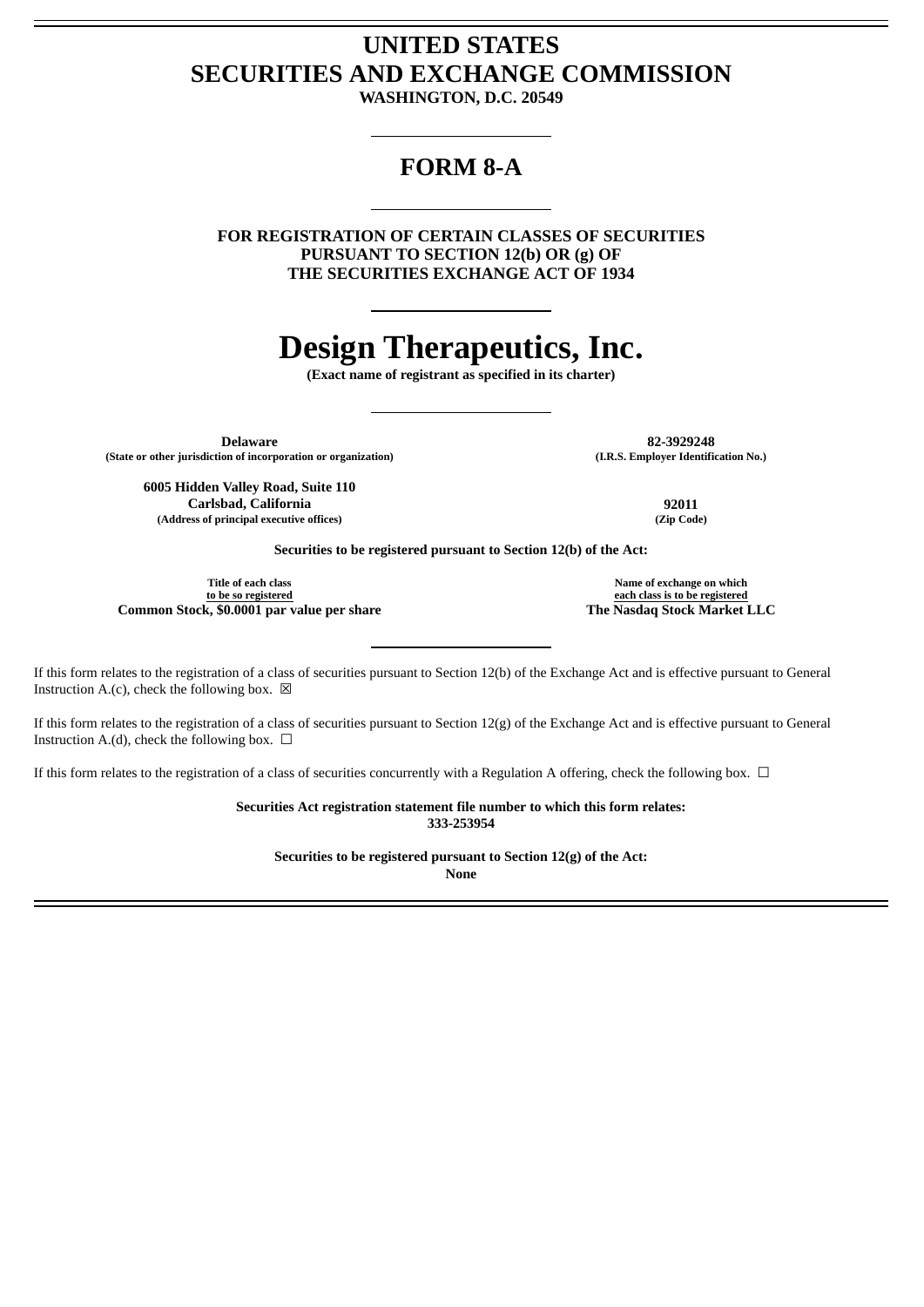#### **Item 1. Description of Registrant's Securities to be Registered.**

A description of the common stock, \$0.0001 par value per share, of Design Therapeutics, Inc., a Delaware corporation (the "Registrant"), to be registered hereunder is contained in the section entitled "Description of Capital Stock" in the prospectus included in the Registrant's Registration Statement on Form S-1 (File No. 333-253954), initially filed with the Securities and Exchange Commission (the "Commission") on March 5, 2021, as subsequently amended (the "Registration Statement"), and is incorporated herein by reference. Any form of prospectus subsequently filed by the Registrant with the Commission pursuant to Rule 424(b) under the Securities Act of 1933, as amended, that constitutes part of the Registration Statement shall be deemed to be incorporated herein by reference.

#### **Item 2. Exhibits.**

Under the "Instructions as to Exhibits" with respect to Form 8-A, no exhibits are required to be filed with this registration statement because no other securities of the Registrant are registered on The Nasdaq Stock Market LLC, and the securities registered hereby are not being registered pursuant to Section 12(g) of the Securities Exchange Act of 1934, as amended.